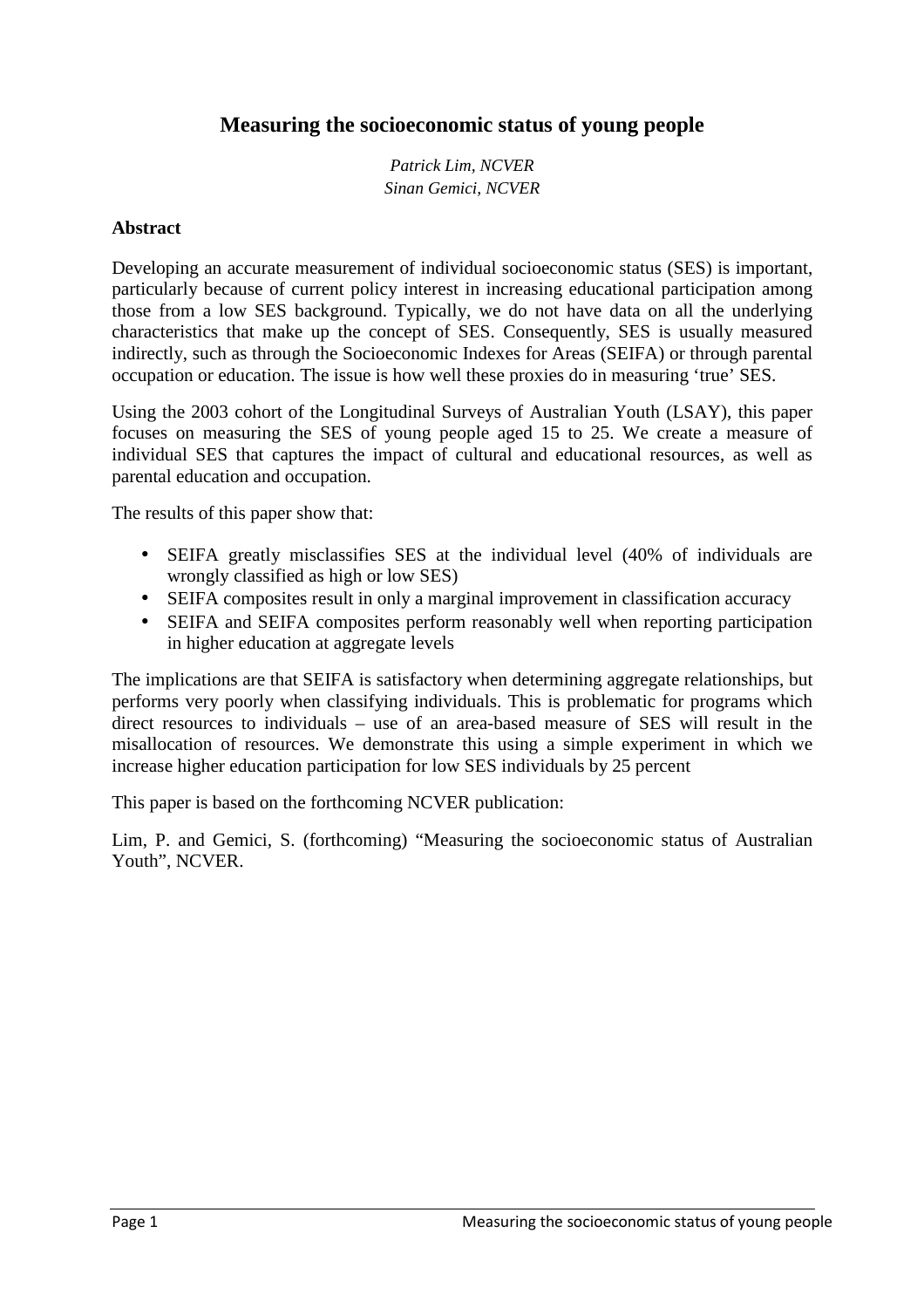## **Introduction**

The measurement of socioeconomic status (SES) is currently receiving considerable policy attention in Australia. This attention is fuelled by the Government's objective to increase access to higher education for youth from low-SES backgrounds (Commonwealth of Australia 2010). Initiatives aimed at low-SES groups are reliant on available measures of SES. Although geographic measures, such as the Socio-Economic Indexes for Areas (SEIFA; ABS 2008), are widely used in social and economic research, these measures have been criticised for their imprecision in determining SES at the individual level (Coelli 2010; Jones 2001). Such imprecision can affect the implementation of policies intended to enhance social participation options for individuals, as well as the monitoring of the effects of these policies.

Our main focus lies on inter-generational mobility. Specifically, we wish to define SES in terms of family characteristics in order to ascertain how the outcomes of young people are affected by their family circumstances. In this context, the Longitudinal Surveys of Australian Youth (LSAY), with its rich set of background characteristics, is an ideal data source to investigate the performance of different measures of SES. If we were interested in social disadvantage for older individuals then the impact of parental characteristics would be relatively less important compared to other variables in determining SES.

In this paper, we first discuss the different types of information that should be included in an "ideal" measure of SES for young people. We then create a measure of SES that attempts to approximate this "ideal" measure using the Longitudinal Surveys of Australian Youth (LSAY), within the constraints of the variables collected in this dataset. Finally, we use our constructed measure of SES as a benchmark against which we assess the performance of several alternative measures of SES. SEIFA is the primary alternative measure for comparison against our derived benchmark. In addition to SEIFA alone, we investigate whether SEIFA can be substantively improved by combining it with other variables (parental occupation and education) which could potentially be collected from student enrolment forms. Alternative measures are assessed by investigating how well they perform at estimating participation in higher education at an aggregate level. We conclude our analysis by investigating the performance of SEIFA when used as a selection tool.

We show that the use of SEIFA leads to severe misclassification of SES at the individual level. By contrast, SEIFA and SEIFA composites are reasonably accurate measures of SES at the aggregate level, as shown by our examination of aggregate participation in higher education. Supplementing SEIFA with information on parental occupation or education results in only marginal improvements of individual-level classification accuracy. This means that SEIFA and SEIFA composites are inappropriate measures for programs delivered to low-SES individuals, because the majority of such individuals are, in fact, not low-SES.

## **SES**

SES is a multi-dimensional, relative concept that can be measured in a variety of ways. Scutella (2009) has recently suggested a number of critical dimensions that affect SES and social inclusion. Important dimensions include material resources, social and economic participation, education and health, political or community participation, as well as access to services. Similar dimensions have been proposed by other researchers (see Pantazis 2006; Saunders 2007).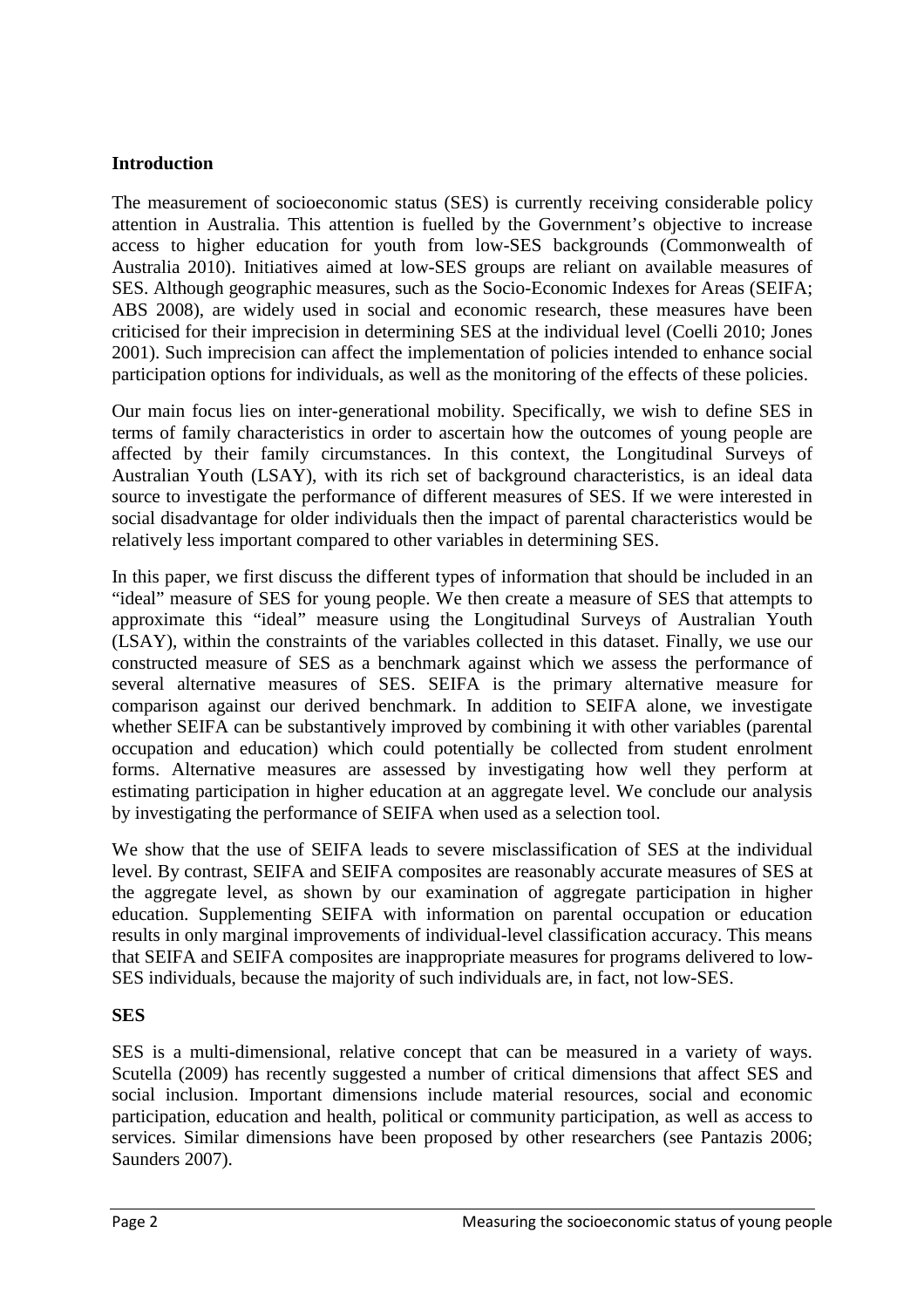In discussing the SES of young people, the consideration of parental background characteristics is particularly critical. Such characteristics include parental occupation, parental education, as well as several dimensions of household income and wealth. Individually and collectively, these parental background characteristics determine family access to social, economic and cultural resources. It is therefore important that these characteristics be reflected by any good measure of SES.

The following sections briefly outline ways of measuring some of the important contributors to creating an individual level SES of young people.

## *Parental Occupation*

An accurate measure of SES for youth should consider the impact of parental occupation as an important determinant of individual socioeconomic position. There are numerous occupational classification schemes in operation in Australia and internationally. In Australia, the most recent classification of occupations is the Australian and New Zealand Standard Classification of Occupations (ANZSCO; ABS 2009). This is a categorical measure that can be used to create a ranking of occupations based on skill level or some related criterion. McMillan (2008) uses the ANZSCO classification to create a continuous measure of occupational prestige by converting ANZSCO to the Australian Socioeconomic Index 2006 (AUSEI06). The AUSEI06 scale represents a composite socioeconomic index that reflects the linkages between education, occupation and income.

An important international system is that of The International Standard Classification of Occupations (ISCO; ILO 1990). Occupations coded to ISCO can be further converted to the continuous scale of the International Socio Economic Index of occupational status (ISEI; Ganzeboom et al 1992).

Continuous occupational scales (such as AUSEI06 and ISEI) are useful as they can be used in regression modelling, as well as categorization into quartiles or quintiles for cross-tabulation.

The LSAY Y03 data-set codes an individual's mothers and fathers occupation to ISCO and ISEI. In considering the creating of a parental occupation measure, the question of which parent's occupation to measure also has to be decided. In this paper, we have chosen to focus on the father's occupation or, if missing or unknown, the mother's occupation. This approach is useful in that it helps to overcome missing values that may arise due to male detachment from the labour force. Moreover, it is likely that young people are able to identify the occupation of at least one of their parents or parent figures.

# *Parental Education*

Parental education attainment is another important element of an accurate SES measure for young people. There are multiple measures of educational attainment. In Australia, two common classifications include the Australian Qualifications Framework (AQF; AQF Advisory Board 2007) and the Australian Standard Classification of Education (ASCED; ABS 2001). An alternative approach to measuring attainment is to use the length of formal education. However, in the Australian context substantial differences exist in the duration of qualifications, particularly for VET courses.

Internationally, education attainment is often classified using the International Standard Classification of Education (ISCED; UNESCO 1997). ISCED facilitates the comparison of education statistics and indicators within and between countries.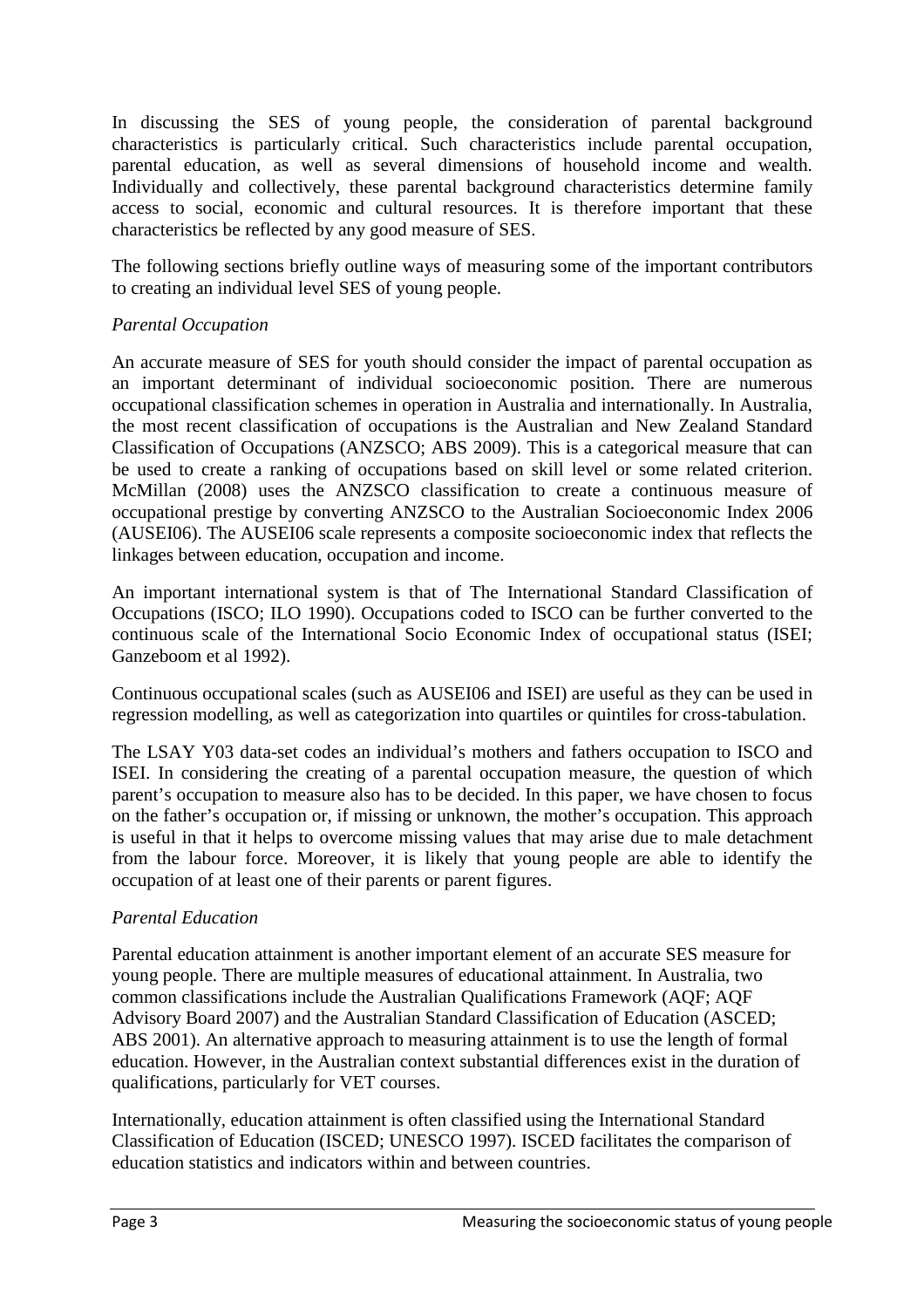Again, the question regarding which parents' education attainment should be used in the measure of SES? In this paper, we focus on mother's education, or, if missing or unknown, father's education. The reasons for this are two fold, firstly it alleviates the problem of missing values, as children are likely to be able to identify the educational attainment of at least one of their parents or parental figures, and secondly, it reduces the relationship between education and occupation in the measure of SES.

Parental education is measured using ISCED in LSAY, and as such it is this classification scheme that has been included in the individual measure of SES.

#### *Household Income and Wealth*

Household income and wealth are routinely used as indicators of SES because they represent direct measures of access to economic resources. However, given that respondents frequently perceive income-related questions as intrusive, and that adolescents may not know their parents' income or may be unwilling to disclose such information, LSAY refrains from collecting income-related information directly. As an alternative, LSAY contains information on the presence of consumer and cultural items in the home.

#### *Other dimensions of SES*

There are a range of other factors that could be included in a measure of SES. These include family structure, regionality, immigration and Indigenous status. However, the current literature is divided over the benefits of including any of these ancillary dimensions in a measure of SES. For this reason, we do not include them in the construction of our measure of SES.

#### **Constructing the measure**

We use data from the 2003 cohort of the Longitudinal Surveys of Australian Youth (LSAY) to create a reference measure for SES. LSAY is a nationally representative survey that tracks young people from the age of 15 to 25 as they move from school into further study, work and other destinations. In particular, LSAY contains a rich set of background variables that can be used to create an accurate SES reference measure. There are 16 variables within LSAY that form the basis of our SES reference measure (Table 1).

| Variable                  | <b>Type or Categories</b> | Valid n | p     | <b>SE</b> |
|---------------------------|---------------------------|---------|-------|-----------|
| Own desk at home          | <b>Dichotomous</b>        | 10366   | 0.902 | 0.003     |
| Own room at home          | <b>Dichotomous</b>        | 10366   | 0.915 | 0.003     |
| Own study place at home   | <b>Dichotomous</b>        | 10367   | 0.834 | 0.004     |
| Computer software at home | <b>Dichotomous</b>        | 10366   | 0.669 | 0.005     |
| Internet at home          | <b>Dichotomous</b>        | 10366   | 0.849 | 0.003     |
| Calculator at home        | <b>Dichotomous</b>        | 10366   | 0.971 | 0.002     |
| Literature at home        | <b>Dichotomous</b>        | 10365   | 0.363 | 0.005     |
| Poetry at home            | <b>Dichotomous</b>        | 10366   | 0.406 | 0.005     |
| Art at home               | <b>Dichotomous</b>        | 10366   | 0.556 | 0.005     |
| Textbooks at home         | <b>Dichotomous</b>        | 10366   | 0.802 | 0.004     |
| Dictionary at home        | <b>Dichotomous</b>        | 10366   | 0.973 | 0.002     |
| Dishwasher at home        | <b>Dichotomous</b>        | 10362   | 0.594 | 0.005     |
| Number of books at home   | $0 - 10$                  | 447     | 0.043 | 0.002     |
|                           | $11 - 25$                 | 883     | 0.085 | 0.003     |

#### **Table 1: LSAY Variables Used as a Basis for Creating an SES Reference Measure**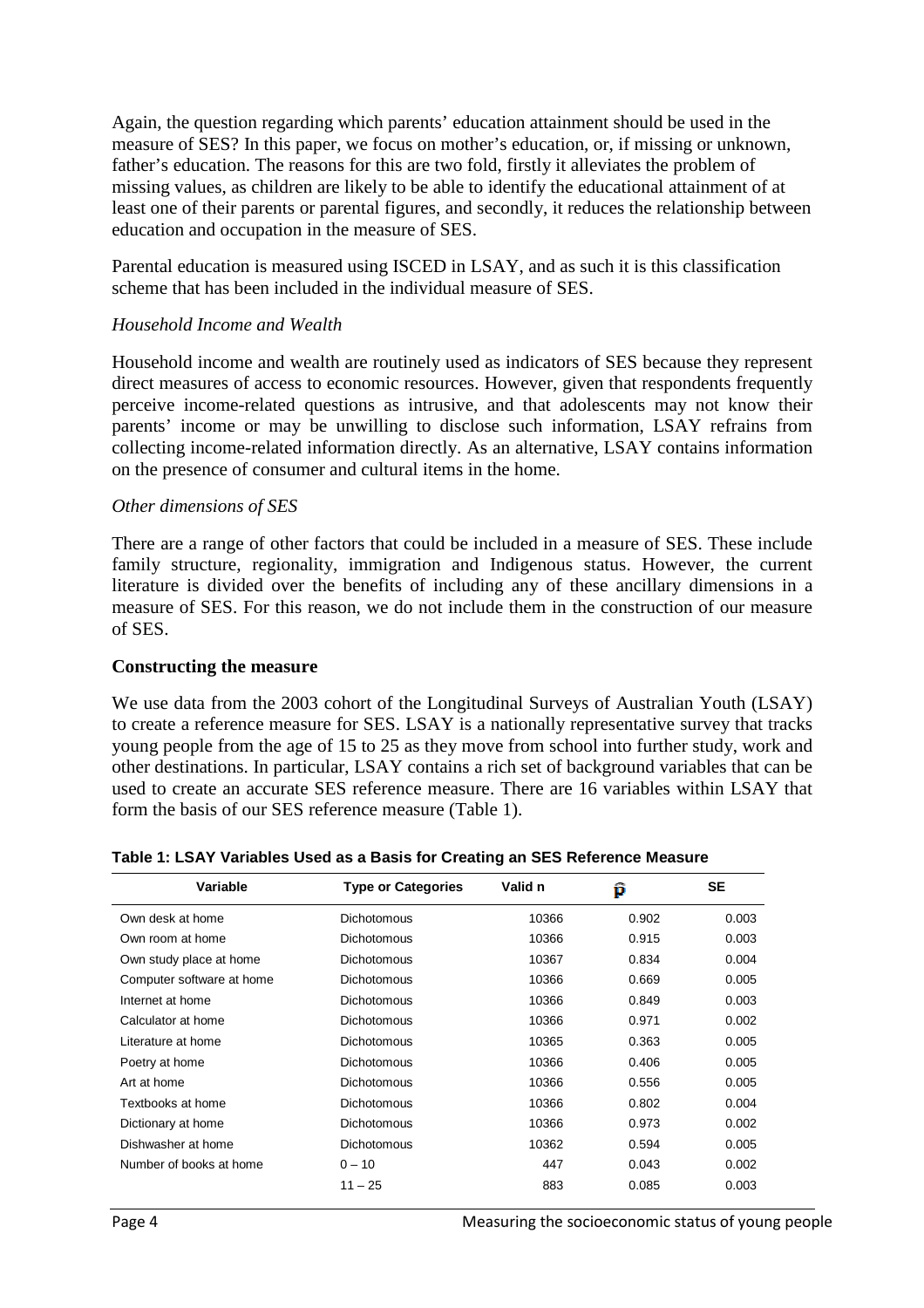|                      | $26 - 100$         | 2848  | 0.275   | 0.004  |
|----------------------|--------------------|-------|---------|--------|
|                      | $101 - 200$        | 2347  | 0.226   | 0.004  |
|                      | $201 - 500$        | 2205  | 0.213   | 0.004  |
|                      | More than 500      | 1486  | 0.143   | 0.003  |
| Parental occupation  | Continuous         | 9417  | 46.635* | 17.246 |
| Parental education   | None               | 310   | 0.031   | 0.002  |
|                      | <b>ISCED1</b>      | 84    | 0.084   | 0.001  |
|                      | ISCED <sub>2</sub> | 2064  | 0.206   | 0.004  |
|                      | ISCED 3B,C         | 319   | 0.032   | 0.002  |
|                      | ISCED 3A, 4        | 3174  | 0.317   | 0.005  |
|                      | <b>ISCED 5B</b>    | 1201  | 0.119   | 0.003  |
|                      | ISCED5A, 6         | 2872  | 0.286   | 0.005  |
| Own computer at home | <b>Dichotomous</b> | 10364 | 0.939   | 0.002  |

Note: Sample sizes and proportions are unweighted. Proportions represent the percent respondents to whom the listed variable condition applies.

\*Value represents the mean, not the proportion.

 We use factor analysis to derive our SES reference measure (results not shown). The results of an initial analysis found that the variable own computer at home produced a strange result. The cause of this is likely to be the strong correlation between the presence of a computer in the home, the availability of software and internet access. The final factor analysis excludes the variable "own computer at home" and the resultant factor scores are shown in Table 2.

| <b>LSAY Variable</b> | <b>Composite SES Factor</b> |  |
|----------------------|-----------------------------|--|
| Desk                 | 0.628                       |  |
| Own room             | 0.340                       |  |
| Study place          | 0.618                       |  |
| Software             | 0.598                       |  |
| Internet             | 0.499                       |  |
| Calculator           | 0.640                       |  |
| Literature           | 0.844                       |  |
| Poetry               | 0.803                       |  |
| Art                  | 0.653                       |  |
| <b>Textbooks</b>     | 0.659                       |  |
| Dictionary           | 0.782                       |  |
| Dishwasher           | 0.426                       |  |
| No. of books         | 0.523                       |  |
| Parental occupation  | 0.359                       |  |
| Parental education   | 0.380                       |  |

**Table 2: Loadings for the Single-factor Model** 

This single factor model produces the reference category of SES (SES-C) to which we compare the SEIFA based measures.

## **Comparing SEIFA & SES-C**

Each of the four SEIFA indexes is available for a range of different geographical entities, such as Collection Districts, Statistical Local Areas, Local Government Areas, State suburbs and Postal areas. We exclusively consider indexes for Postal Areas because information contained in the LSAY dataset is limited to respondents' residential postcode. The correlations between our SES-C reference measure and each of the four indexes for postal area are weak but highly similar (Table 3).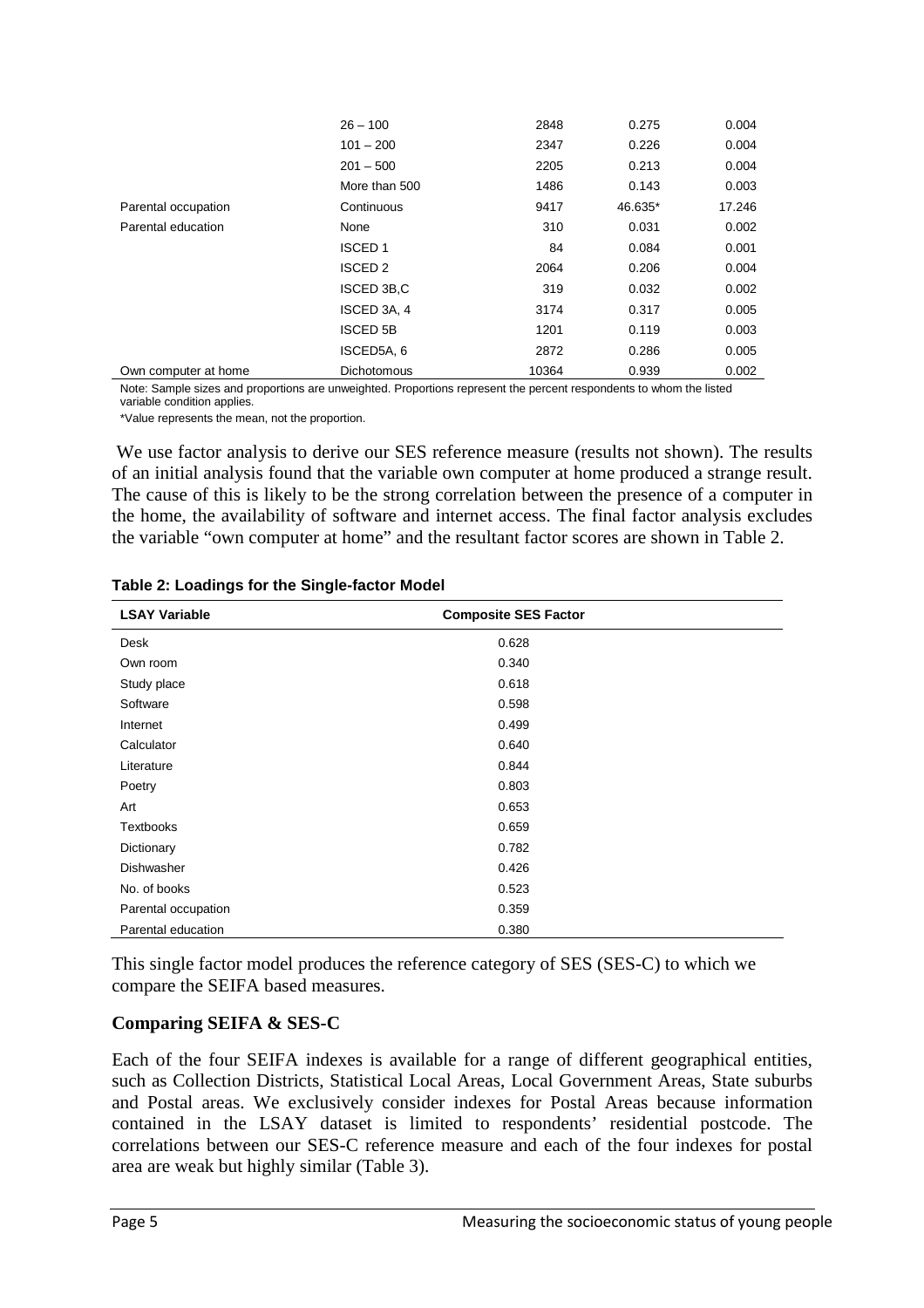| Variable                                                   | <b>Correlation with SES-C</b> |
|------------------------------------------------------------|-------------------------------|
| SEIFA Index of Education and Occupation (for Postal Areas) | 0.30                          |
| SEIFA Index of Economic Resources (for Postal Areas)       | 0.26                          |
| SEIFA Index of Relative Advantage (for Postal Areas)       | 0.29                          |
| SEIFA Index of Relative Disadvantage (for Postal Areas)    | 0.29                          |

**Table 3: Correlation of the four SEIFA Indexes for Postal Areas with SES-C** 

For the remainder of this paper, we use the SEIFA Index of Education and Occupation for comparison as this is the most highly correlated with the SES-C individual measure. This index is henceforth referred to as simply *SEIFA.*

Further, we create three SEIFA composites as a basis for testing whether supplementary information on parental occupational or educational background can enhance classification performance in area-based measures of SES. The three SEIFA composites include:

- SEIFA + Parental Occupation (using the International Socio-Economic Index of Occupational Status)
- SEIFA + Parental Education (using the International Standard Classification of Education)
- SEIFA + Parental Occupation + Education

To create these measures, we conducted a series of regressions, whereby SES-C was regressed against the factors of each SEIFA composite. Predicted mean scores were computed and used as the respective SEIFA composite measure (regressions not shown).

# **Performance of SES measures**

In this section, we test the classification performance of the alternative SES measures by comparing them to our SES-C measure. The measures are tested at the individual and aggregate levels. Further, we investigate how well SEIFA performs in targeting individuals for specific programs. To do this, we undertook a simple exploratory analysis in which we assumed that participation in higher education for low-SES individuals (measured using SEIFA) expanded by 25 percent and we measured the true SES (based on SES-C).

We use two approaches to assess the classification performance of SEIFA against that of SES-C. In the first we create a classification plot for comparing SEIFA against SES-C (Figure 1). The low correlation between the two measures is clearly reflected in the shape of the plot. Assuming a score of 900 or below (i.e. one standard deviation or more below the SES mean score of 1000) to represent low SES, we examine the classifications of individuals by each of the two measures. Quadrants Q1 and Q3 represent those individuals who are correctly classified in both measures (although there is substantial variation within these two quadrants), and quadrants Q2 and Q4 represent those who have been incorrectly classified as low or high SES in either measure. In particular, Q2 shows those individuals who are classified as low-SES using SEIFA and not being low-SES using SES-C. Conversely, quadrant Q4 show those classified as low-SES using SES-C, but incorrectly classified as non low-SES using SEIFA.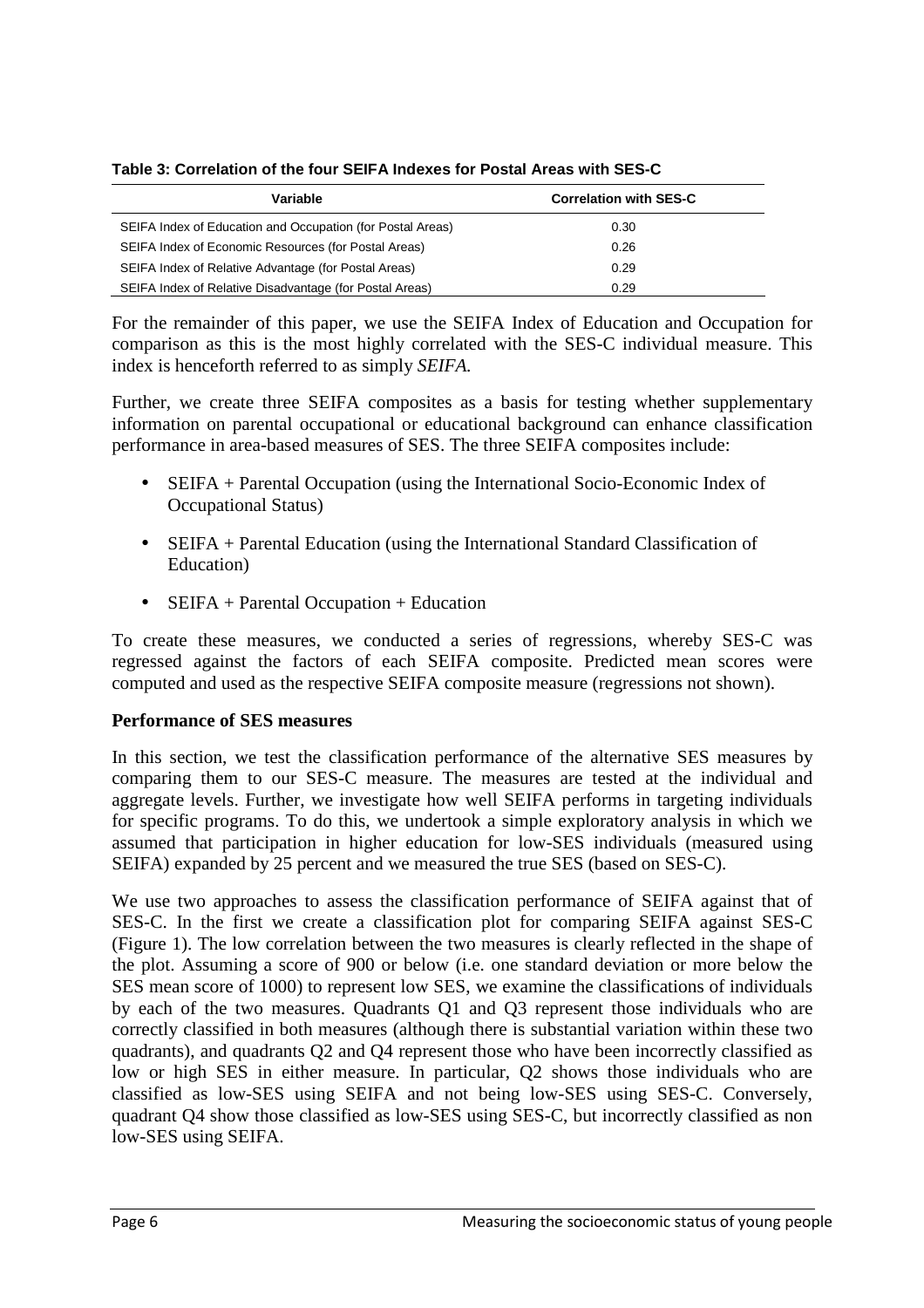



Cross-tabulation of quintiles is the second approach used to assess the classification accuracy of SEIFA with the SES-C reference measure. The following tables present the crosstabulation of the quintiles of SES-C with each of the quintiles for each of the SEIFA measures described above. In the tables below, quintile values of 20 along the diagonal vector indicate a perfect relationship between SEIFA measures and SES-C.

All the tables show a high level of misclassification. The maximum correct classification is 32 percent for the SEIFA + parental occupation + parental education measure. Table 4 shows that SEIFA severely misclassifies (severe misclassification defined as second-order and above differences) almost 40 percent of the sample, a result similar to that found by Coelli (2010) who compared SEIFA's SES classifications with date on income levels using the Household, Income and Labour Dynamics in Australia (HILDA) Survey. The level of severe misclassification drops to 32 percent when parental occupation and education are included with SEIFA (Table 7).

| <b>SES-C</b>  | 1    | $\mathbf{2}$ | 3    | 4    | 5    | Total |
|---------------|------|--------------|------|------|------|-------|
| $1 =$ lowest  | 5.53 | 5.19         | 4.09 | 3.38 | 1.80 | 20    |
| 2             | 4.57 | 4.51         | 4.34 | 4.04 | 2.52 | 20    |
| 3             | 4.20 | 4.24         | 4.29 | 4.03 | 3.30 | 20    |
| 4             | 3.54 | 3.72         | 4.04 | 4.03 | 4.65 | 20    |
| $5 =$ highest | 2.03 | 2.42         | 3.59 | 4.30 | 7.64 | 20    |
| Total         | 20   | 20           | 20   | 20   | 20   | 100   |

**Table 4: SEIFA and SES-C Quintiles**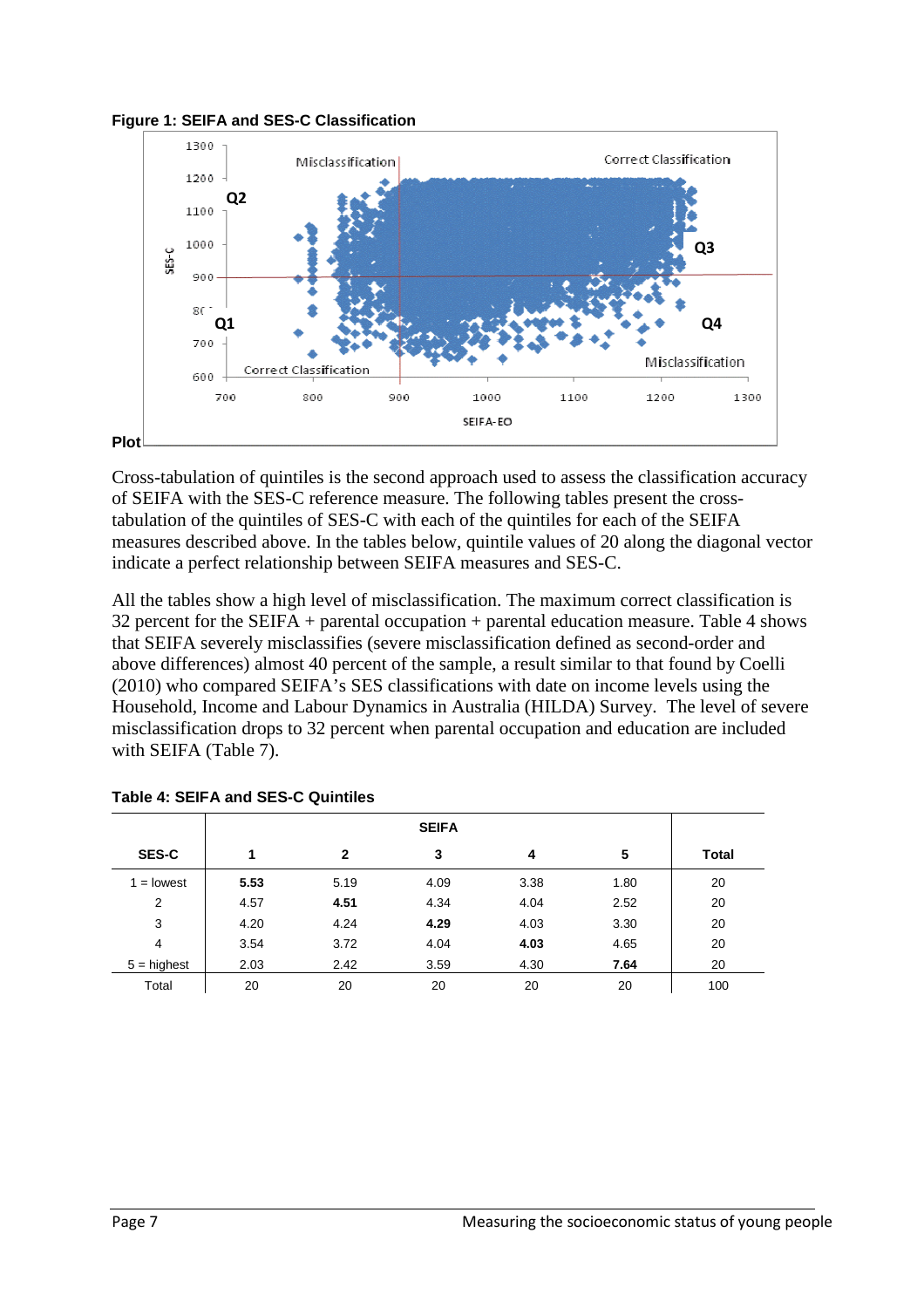|              | <b>SEIFA + Parental Occupation</b> |              |      |      |      |       |  |
|--------------|------------------------------------|--------------|------|------|------|-------|--|
| <b>SES-C</b> |                                    | $\mathbf{2}$ | 3    | 4    | 5    | Total |  |
| 1            | 6.24                               | 5.21         | 3.87 | 2.47 | 1.28 | 20    |  |
| 2            | 4.90                               | 4.78         | 4.49 | 3.43 | 2.44 | 20    |  |
| 3            | 4.10                               | 4.38         | 4.35 | 4.31 | 3.11 | 20    |  |
| 4            | 3.35                               | 3.48         | 3.85 | 4.73 | 4.85 | 20    |  |
| 5            | 1.40                               | 2.15         | 3.42 | 5.08 | 8.33 | 20    |  |
| Total        | 20                                 | 20           | 20   | 20   | 20   | 100   |  |

**Table 5: SEIFA + Parental Occupation and SES-C Quintiles** 

|  |  | Table 6: SEIFA + Parental Education and SES-C Quintiles |  |  |
|--|--|---------------------------------------------------------|--|--|
|  |  |                                                         |  |  |

| <b>SES-C</b>   | 1    | $\mathbf{2}$ | 3    | 4    | 5    | Total |
|----------------|------|--------------|------|------|------|-------|
|                | 7.31 | 5.05         | 3.91 | 2.30 | 1.04 | 20    |
| $\overline{2}$ | 5.27 | 4.95         | 4.43 | 3.13 | 2.12 | 20    |
| 3              | 3.47 | 4.41         | 4.46 | 4.40 | 3.35 | 20    |
| 4              | 2.90 | 3.75         | 3.78 | 5.13 | 4.66 | 20    |
| 5              | 1.09 | 1.84         | 3.37 | 5.04 | 8.85 | 20    |
| Total          | 20   | 20           | 20   | 20   | 20   | 100   |

| Table 7: SEIFA + Parental Occupation + Education and SES-C Quintiles |  |  |  |
|----------------------------------------------------------------------|--|--|--|
|----------------------------------------------------------------------|--|--|--|

|              |      |             | SEIFA-EO + Parental Occupation + Education |      |      |       |
|--------------|------|-------------|--------------------------------------------|------|------|-------|
| <b>SES-C</b> | 1    | $\mathbf 2$ | 3                                          | 4    | 5    | Total |
|              | 7.37 | 5.19        | 3.29                                       | 2.14 | 0.82 | 20    |
| 2            | 5.43 | 5.01        | 4.38                                       | 3.15 | 1.93 | 20    |
| 3            | 3.46 | 4.50        | 4.67                                       | 4.65 | 3.00 | 20    |
| 4            | 2.89 | 3.40        | 4.17                                       | 5.00 | 4.96 | 20    |
| 5            | 0.85 | 1.88        | 3.49                                       | 5.05 | 9.29 | 20    |
| Total        | 20   | 20          | 20                                         | 20   | 20   | 100   |

The above tables show that all measures involving SEIFA perform poorly in classifying individual level SES. If the aim is to direct resources or programs to individuals, then using an area-based measure of SES will result in the misallocation of resources.

In the next section, we compare the performance of the SEIFA measures and SES-C at the aggregate level. That is, how well do the measures perform when looking at overall participation?

## **Performance of SES Measures at the aggregate level**

To assess aggregate-level performance, we consider the SES classifications of each measure with regards to a particular outcome of interest. Specifically, we examine higher education participation rates of young people by the time they have reached the age of 19. Based on the LSAY sample, Table 8 presents the higher education participation rates by quintile for each of the SES measures.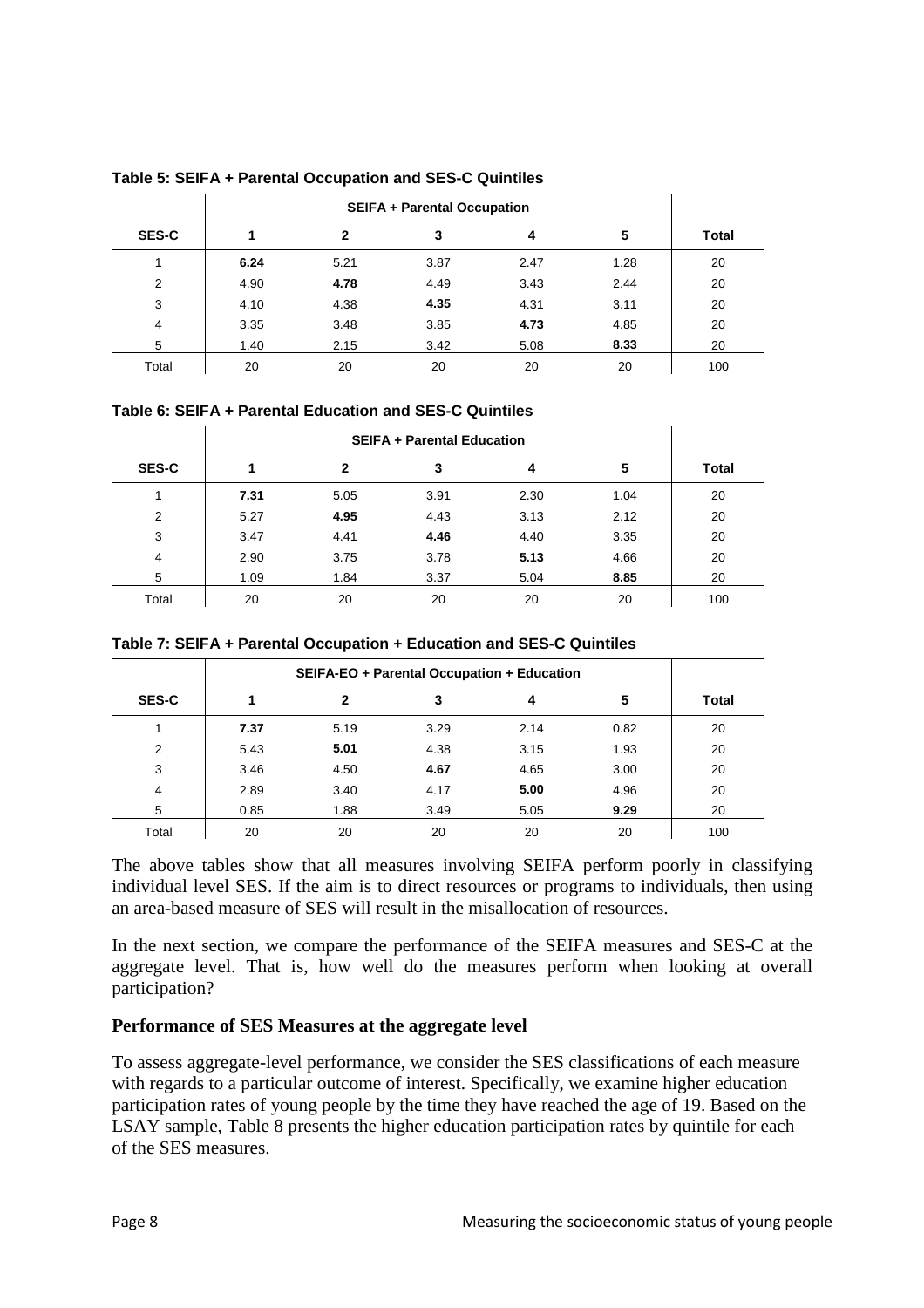| Quintile | <b>SES-C</b> | <b>SEIFA</b> | SEIFA +<br>Par Occ | SEIFA +<br>Par Ed | SEIFA +<br>Par Occ+Ed |
|----------|--------------|--------------|--------------------|-------------------|-----------------------|
|          | 20.07        | 26.53        | 25.57              | 22.01             | 21.51                 |
| 2        | 30.50        | 30.07        | 26.58              | 29.36             | 28.09                 |
| 3        | 37.46        | 33.96        | 33.32              | 32.39             | 33.80                 |
| 4        | 42.59        | 40.31        | 45.16              | 46.42             | 45.45                 |
| 5        | 55.00        | 60.31        | 61.81              | 60.85             | 63.09                 |

**Table 8: Percentage of Quintile Participating in Higher Education by Age 19** 

While SEIFA and SEIFA composites overstate participation rates in the lowest and highest SES quintiles, deviations from SES-C remain within relatively moderate bounds. Overall, Table 8 demonstrates that SEIFA and SEIFA composites produce satisfactory results at the aggregate classification level, despite performing poorly at the individual classification level.

The final aspect to this paper is how well does SEIFA perform when used as a selection mechanism?

## **Expanding higher education participation**

The poor performance of SEIFA as an individual-level SES classifier prompted further investigation into the potentially damaging effects of basing social inclusion policies on geographic measures. To illustrate these effects, we devised a scenario that assumed an expansion of the higher education sector with the objective to augment participation rates among youth from the lowest SES quintile by 25 percent. Our focus was on determining the extent to which this expansion would actually benefit the low-SES target population, as opposed to youth from higher-SES strata.

In order to investigate this, we assume that selection of these extra 25 percent is based on SEIFA quintiles. Logistic regression (not shown) was used to compute the respective probabilities of higher education participation for each individual in our sample based on a set of relevant predictors. We then select those individuals who were not participating in higher education and rank-ordered their participation probabilities.

The use of our SES-C reference measure in lieu of SEIFA revealed substantial classification bias, leading to undesirable outcomes in post-expansion participation patterns. Only 17 percent of the individuals identified by SEIFA as being low-SES truly belonged to the lowest SES quintile according to our SES-C reference measure. Well over 45 percent were from the two highest SES-C quintiles. When replacing SEIFA with our SES-C reference measure, it became apparent that individuals from the upper two SES quintiles benefitted substantially from the 25 percent capacity increase (see Table 9).

| <b>SES-C Quintile</b> | n   | % Pre-expansion<br>n<br><b>Participation</b> |     | % Post-expansion<br><b>Participation</b> | <b>Difference</b><br>in $%$ | % Change |  |
|-----------------------|-----|----------------------------------------------|-----|------------------------------------------|-----------------------------|----------|--|
|                       | 251 | 20.0                                         | 267 | 21.3                                     | 1.3                         | 6.4      |  |
| 2                     | 386 | 30.3                                         | 401 | 31.4                                     | 1.2                         | 3.9      |  |
| 3                     | 519 | 37.3                                         | 533 | 38.3                                     | 1.0                         | 2.8      |  |
| 4                     | 605 | 43.5                                         | 629 | 45.3                                     | 1.7                         | 4.0      |  |
| 5                     | 734 | 54.5                                         | 751 | 55.7                                     | 1.3                         | 2.3      |  |

**Table 9: Higher Education Participation by SES-C Quintiles**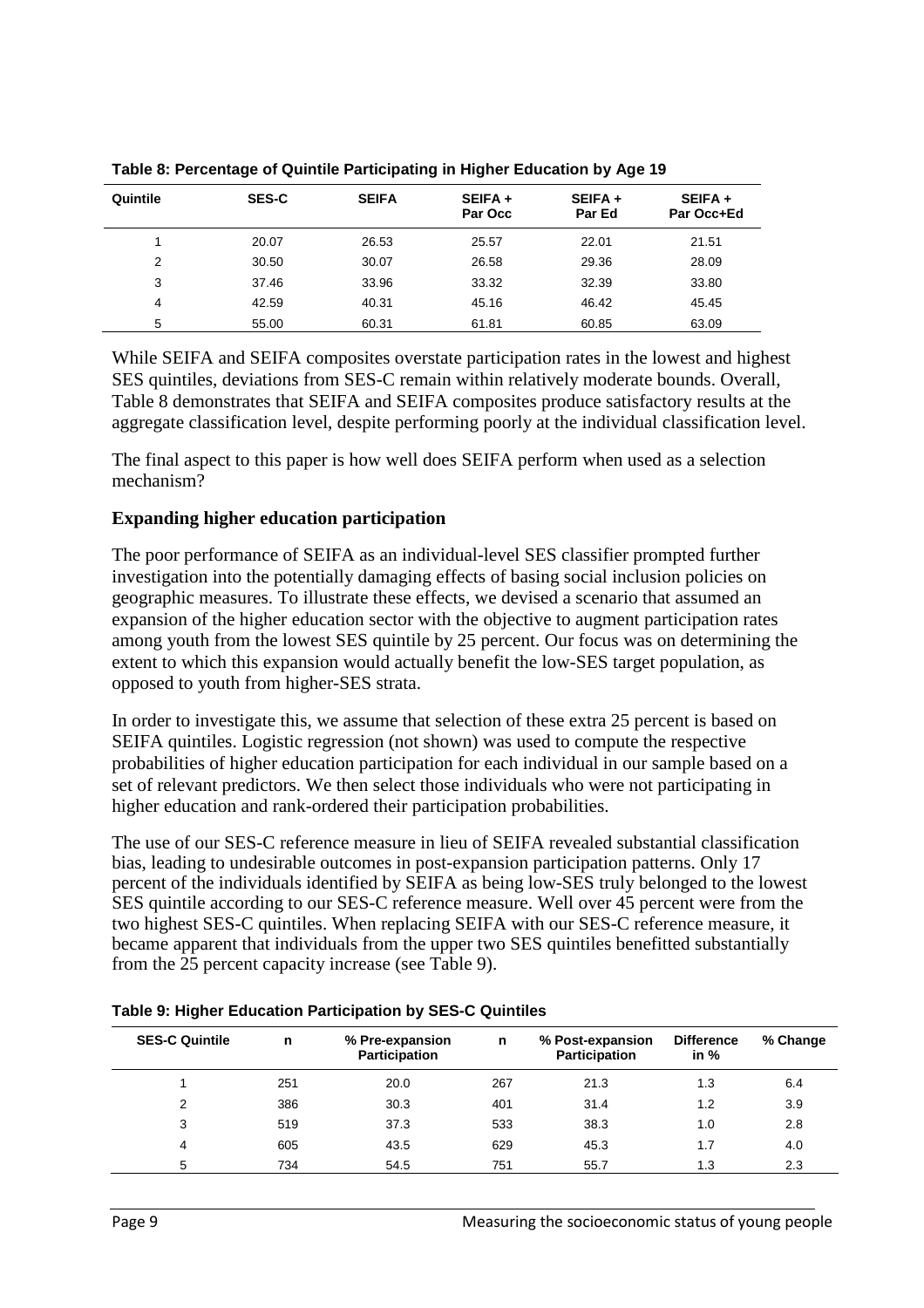These results confirm those found earlier which suggest that SEIFA does a poor job in classifying individuals. The conclusion is that any programs which direct resources to individuals will be greatly misaligned if the allocation is undertaken using an area-based measure of  $SES<sup>1</sup>$ .

## **Conclusion**

For young people, an accurate SES measure should capture a rich set of parental background characteristics that mirror access to social, cultural, and economic resources. The limited availability of such information frequently necessitates the use of area-based SEIFA indexes as proxies for SES. Against this backdrop, we have created a reference measure that contains the rich set of parental background variables necessary to accurately classify youth into SES categories. Subsequently, we have considered available alternative SES measures and tested the performance of alternative SES measures at individual and aggregate levels.

Our analysis has produced the following key findings:

- SEIFA greatly misclassifies SES at the individual level.
- Supplementing SEIFA with information on parental occupation or education results in only marginal improvements of individual-level classification accuracy.
- SEIFA and SEIFA composites perform satisfactorily with respect to reporting participation in higher education at aggregate levels.
- Programs which direct resources to individuals using an area-based measure of SES will result in the misallocation of resources.

Our overall conclusion is that SEIFA is satisfactory for aggregate relationships but results in serious misclassification at the individual level. The implication is that SEIFA is an inappropriate tool to use for program delivery. Individuals identified as low-SES using SEIFA, are, in fact, not low-SES. Moreover, supplementing SEIFA with data on parental occupation or education does not lead to substantive improvements of individual classification accuracy.

 $\overline{a}$ 

 $^1$  The Department of Education, Employment and Workplace Relations (DEEWR) use an interim measure of SES that includes the use of an area-based measure (at the collection district (CD) and postcode level), and Centrelink data. In particular, the measure includes: the lowest 25 percent of postcodes ranked by the SEIFA Index of Education and Occupation (EO), the lowest 25% of CD's ranked by SEIFA-EO and selected Centrelink student payments received by students from low income families (below \$42,000 pa).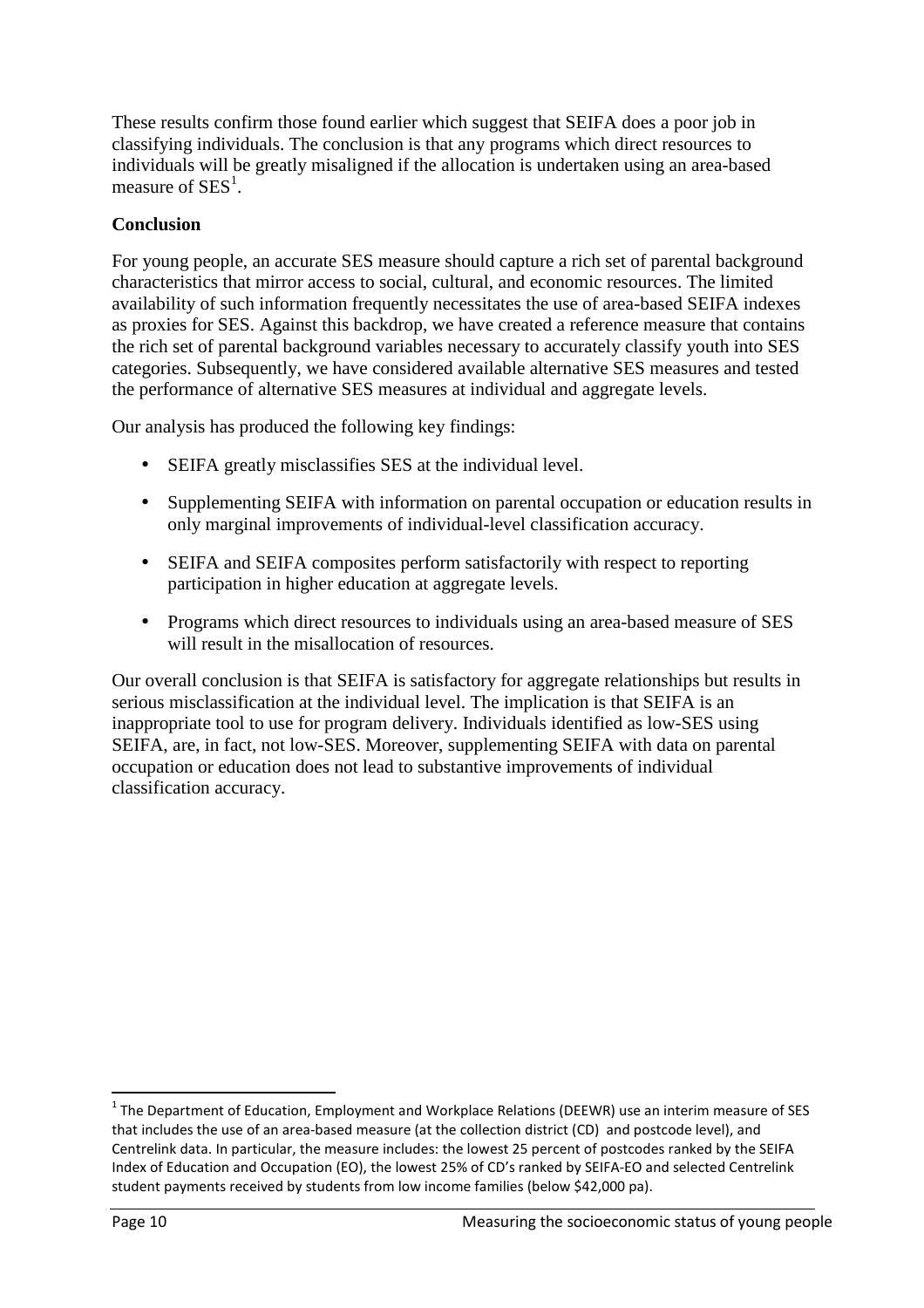### **References**

- ABS (Australian Bureau of Statistics) 2001, *Australian standard classification of education (ASCED)*, Commonwealth of Australia, Canberra.
	- —— 2008, *An introduction to socio-economic indexes for areas (SEIFA)*, Commonwealth of Australia, Canberra.
- —— 2009, *ANZSCO Australian and New Zealand Standard Classifications of Occupations*, Canberra
- Australian Qualifications Framework (AQF) 2007, *Implementation Handbook 4th Edition*, MCEETYA, Melbourne.
- Bradley, RH & Corwyn, RF 2002, 'Socioeconomic status and child development', *Annual Review of Psychology*, vol. 53, pp. 371-399.
- Buchmann, C 2002, 'Measuring family background in international studies of education: conceptual issues and methodological challenges', in *Methodological advances in crossnational surveys of educational achievement*, eds AC Porter and A Gamoran, National Academy Press, Washington, pp. 150-197.
- Centre for the study of Higher Education (CSHE) 2008, *Participation and Equity: A review of the participation in higher education of people from low socioeconomic backgrounds and Indigenous people*, The University of Melbourne, Melbourne.
- Coelli, MB 2010, *The forgotten second quartile: parental income and youth post-secondary education enrolment in Australia*, University of Melbourne, Melbourne.
- Commonwealth of Australia 2010, *Higher education participation and partnerships program*,
	- http://www.deewr.gov.au/HigherEducation/Programs/Equity/Documents/HEPPPGuidelin es\_2010.pdf
- Cresswell, J 2004, *Immigrant status and home language background: implications for Australian student performance in PISA 2000*, Australian Council for Educational Research, Camberwell.
- Crul, M & Vermeulen, H 2003, 'The second generation in Europe', *International Migration Review*, vol. 37, pp. 965-986.
- Ganzeboom HB G, De Graaf PM & Treiman DJ 1992, *A standard international socioeconomic index of occupational status*, Social Science Research, Volume 21, Issue 1, Pages 1-56
- ILO 1990, *International Standard Classifications of Occupations (ISCO-88)*, International Labour Office, Geneva http://www.ilo.org/public/english/bureau/stat/isco/index.htm, accessed January 2011.
- Jones, RG 2001, *Identifying higher education students from low socio-economic status backgrounds and regional and remote areas*, Department of Education, Science and Training, Canberra.
- Marks, GN, McMillan, J, Jones, FL & Ainley, J 2000, *The measurement of socioeconomic status for the reporting of nationally comparable outcomes of schooling*, Australian Council for Educational Research, Camberwell.
- McMillan, J, Jones, F & Beavis, A 2008, *Introducing the Australian socioeconomic index 2006*, Australian Demographic and Social Research Institute, Canberra.
- Organisation for Economic Cooperation and Development 2005, *PISA 2003 Technical Report*, OECD, Paris, pp. 316-319
- Pantazis, C, Gordon, D & Levitas, R (eds) 2006, *Poverty and social exclusion in Britain: the Millennium survey*, The Policy Press, Bristol.